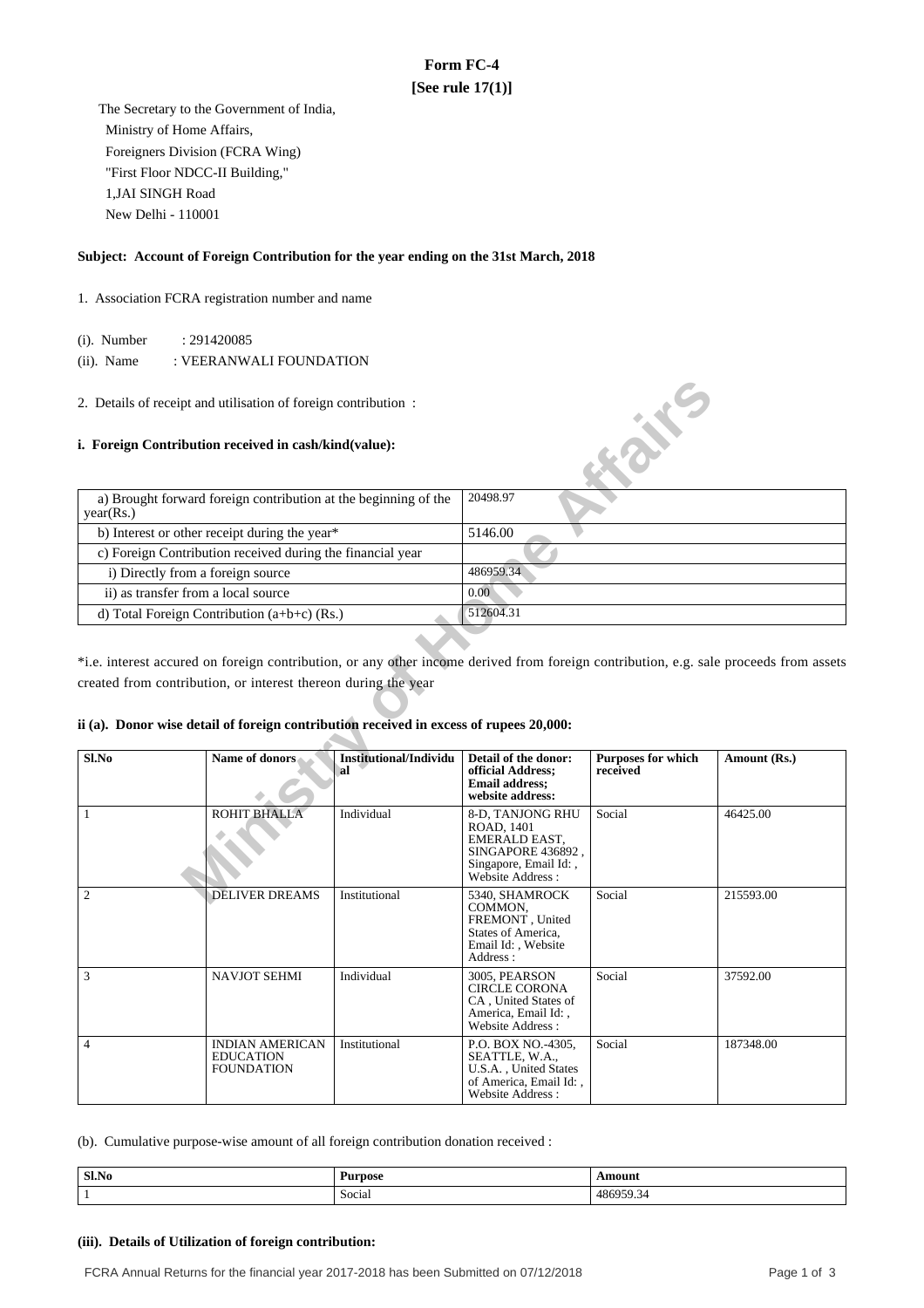| a. Total Utilization* for projects as per aims and<br>objectives of the association (Rs.) | 241418.00 |
|-------------------------------------------------------------------------------------------|-----------|
| b. Total Administrative Exprenses as provided in Rule<br>5, FCRA 2011 (Rs.)               | 0.00      |
| c. Total invested in term deposits $(Rs.)$                                                | 0.00      |
| d. Total Purchase of fresh assets (Rs.)                                                   | 0.00      |
| Total utilization in the year(Rs.) $(a+b+d)$                                              | 241418.00 |

\* It is affirmed that the utilisation of foreign contribution is not in contravention of the provisions contained in proviso to Sction 9(e) and Section 12(4)(f) of the Act which states that the acceptance of foreign contribution is not likely to affect prejudically.

- (A) the soverignty and integrity of india; or.
- (B) the security, strategic, scientific or echnomic interest of the state; or
- (C) the public interest; or
- (D) freedom or fairness of election to any legistature; or
- (E) friendly relations with any foreign state; or

|                                                                                                                         | (D) freedom or fairness of election to any legistature; or                                                                    |                                                     |                  |                   |  |
|-------------------------------------------------------------------------------------------------------------------------|-------------------------------------------------------------------------------------------------------------------------------|-----------------------------------------------------|------------------|-------------------|--|
|                                                                                                                         | (E) friendly relations with any foreign state; or                                                                             |                                                     |                  |                   |  |
|                                                                                                                         | (F) harmony between religious, racial, social, lingusitic or relgional groups, castes or communities                          |                                                     |                  |                   |  |
|                                                                                                                         | iv. Balance of unutilized foreign contribution, in<br>cash/bank, at the end of the year(Rs.):                                 | 271186.31                                           |                  |                   |  |
| honorary capacity.                                                                                                      | v. Total number of foreigner working(salaried/in                                                                              | 0.00                                                |                  |                   |  |
| 3. (a) Details of designated Fc bank account for receipt of Foreign Contribution (As on 31st March of the year ending): |                                                                                                                               |                                                     |                  |                   |  |
| $Sl$ .No                                                                                                                | <b>Name of Bank</b>                                                                                                           | <b>Branch Address</b> (With<br>pincode)             | <b>IFSC Code</b> | <b>Account No</b> |  |
| 1                                                                                                                       | <b>ICICI BANK LTD</b>                                                                                                         | SECTOR 35,<br>CHANDIGARH,<br>Chandigarh, Chandigarh | Not Avilable     | XXXXXXX1211       |  |
|                                                                                                                         | 3. (b) Details of all utilization bank accounts for utilization of Foregin Contribution (As on 31st March of the year ending) |                                                     |                  |                   |  |
|                                                                                                                         |                                                                                                                               |                                                     |                  |                   |  |
|                                                                                                                         |                                                                                                                               | <b>Declaration</b>                                  |                  |                   |  |

#### **Declaration**

 **I hereby declare that the above particulars furnished by me are true and correct**

**I also affirm that the receipt of foreign contribution and its utilization have not been violative of any of the provisions of the Foreign Contribution (Regulation) Act, 2010, rules, notifications/ orders issued there under from time to time and the foreign contribution was utilized for the purpose(s) for which the association was granted registration/ prior permission by the Central Government.**

Signature of the Cheif Functionary